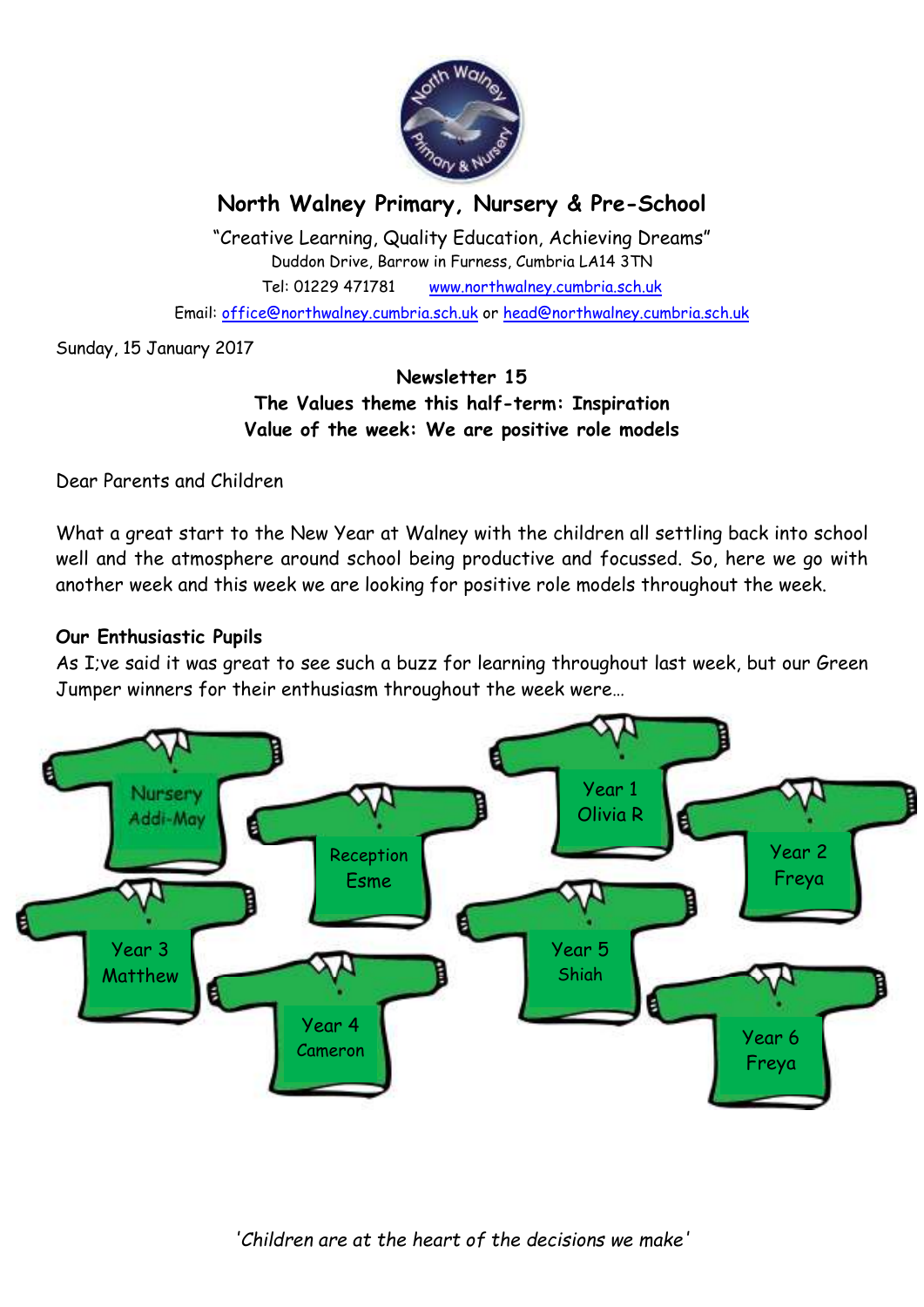

### **Year 6 trip**

### Keep watching this space as we are hoping to pin down exactly what we are doing by the end of the week. Miss Mountford and I have been working closely with the travel agents to organise a good trip for the children and then we can start the fundraising!

**Flumpets in aid of St Mary's Hospice**

everyone that North Walney cares about others.





# **Book and a Biscuit sessions on Fridays – Years 1/2 and Years 3/4**

Thank you to everyone who bought a Flumpet last term – we raised a wonderful £173.85 in total between sales and donations. Thanks also to Mrs Malone for organising this charity fundraiser and showing

Following the success of Year 1/2's Book and a Biscuit sessions before Christmas, this Friday sees the launch of Year 3/4's session. If any parents or grandparents are free and would like to come down to school at 2:15pm and share a book with their child then it would be wonderful to see you. Next week (Friday 27<sup>th</sup> January) will be Year 1/2's session and they will then swap fortnightly – keep an eye on the diary dates at the end of the newsletter.

# **Glaxo Donation and Learning Sessions**

Last week I heard back from GSK that they would donate £357 towards our school library which is wonderful, Not only that, but this Tuesday they are coming in to work with Year 1/2 and then Year 3/4 for the afternoon – fantastic!





# **PE Kit**

Please can I remind everyone to make sure the children have the correct PE kit in school on the right day. If you are unsure of which days your child does PE, then please ask the classteacher. Many thanks.

### **Year 5 trip to Furness Academy for Sports Science**

Next Monday Year 5 will be going to Furness Academy for the morning so please look out for the permission slips and make sure they are back asap. Lunch is being provided as is the transport! Parents are invited to come and watch from 11:15am.



### And finally…

If you have any other ideas or thoughts about our school please keep sending them in! We are currently getting more and more enquiries for children to join our school which is just fabulous